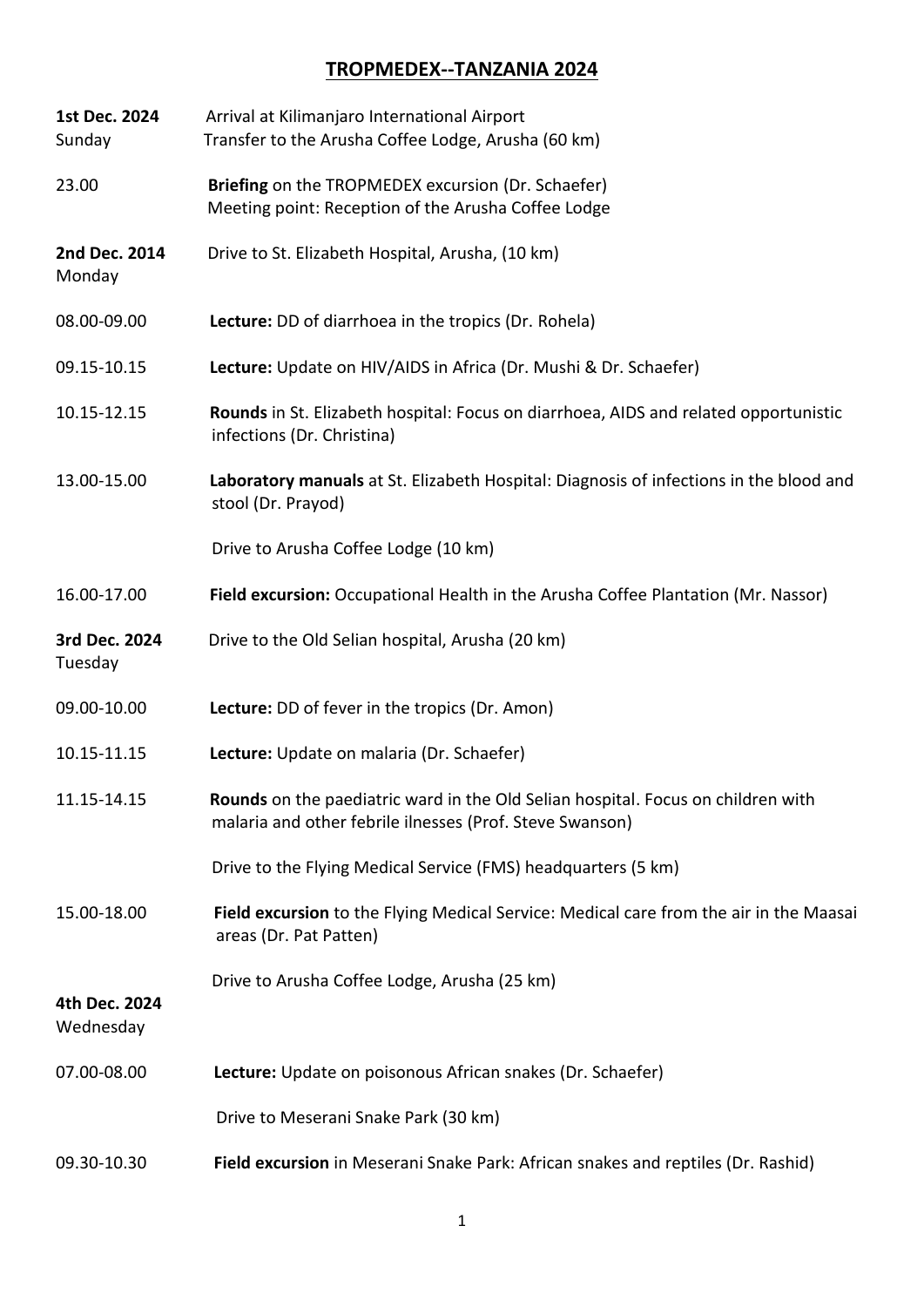| 11.00-13.00               | Rounds in Meserani Snake Park Clinic: Treatment and care of patients<br>with snake bites (Dr. Jenny)                                                                          |
|---------------------------|-------------------------------------------------------------------------------------------------------------------------------------------------------------------------------|
|                           | Drive to Tarangire National Park (50 km)                                                                                                                                      |
| 15.30-17.30               | Field excursion in Tarangire National Park: Prevention and control of<br>sleeping sickness. Observation of the habitat of Tsetse flies (vector)<br>and antelopes (Dr. Mofulu) |
| 5th Dec. 2024<br>Thursday | Drive to Octagon Lodge, Karatu (80 km)                                                                                                                                        |
| 07.00-08.00               | Lecture: Update on Ebola (Dr. Schaefer)                                                                                                                                       |
| 08.00-10.00               | Rounds in the Fame hospital, Karatu: Focus on patients with sepsis and sickle cell<br>anaemia (Dr. Artress)                                                                   |
| 10.15-14.15               | Laboratory manuals in Fame hospital: Diagnosis of malaria, African trypanosomiasis<br>and lymphatic filariasis, Fame hospital (Dr. Anthony)                                   |
|                           | Drive to Lake Eyasi (50 km)                                                                                                                                                   |
| 15.30-17.30               | Field excursion to the Hadza tribe. Traditional medicine among the<br>bushmen tribe around Lake Eyasi (Dr. Barjeda)                                                           |
|                           | Drive to Octagon Lodge, Karatu (50 km)                                                                                                                                        |
| 6th Dec. 2024<br>Friday   | Drive to Endulen hospital in Ngorongoro Conservation area (80 km)                                                                                                             |
| 08.30-09.30               | Lecture: Update on Dengue Fever (Dr. Schaefer)                                                                                                                                |
| 09.45-10.45               | Lecture: Update on brucellosis (Dr. Schaefer)                                                                                                                                 |
| 11.00-15.00               | Rounds in Endulen hospital: focus on Maasai patients with brucellosis, malaria, TB<br>and typhoid fever (Dr. Magdalen & Dr. Ben)                                              |
| 15.30-17.30               | Laboratory manuals: Diagnosis of brucellosis, TB and typhoid fever (Dr. Mameso)                                                                                               |
|                           | Drive to Octagon Lodge, Karatu (80 km)                                                                                                                                        |
| 7th Dec. 2024<br>Saturday | Drive to Arusha Airport (150 km)                                                                                                                                              |
|                           | Economy flight from Arusha to Zanzibar (500 km)                                                                                                                               |
|                           | Drive to Mangrove Lodge, Mwambini Beach (30 km)                                                                                                                               |
| 18.00-20.00               | Lecture: Update on Chikungunya- and West Nile Fever (Dr. Schaefer)                                                                                                            |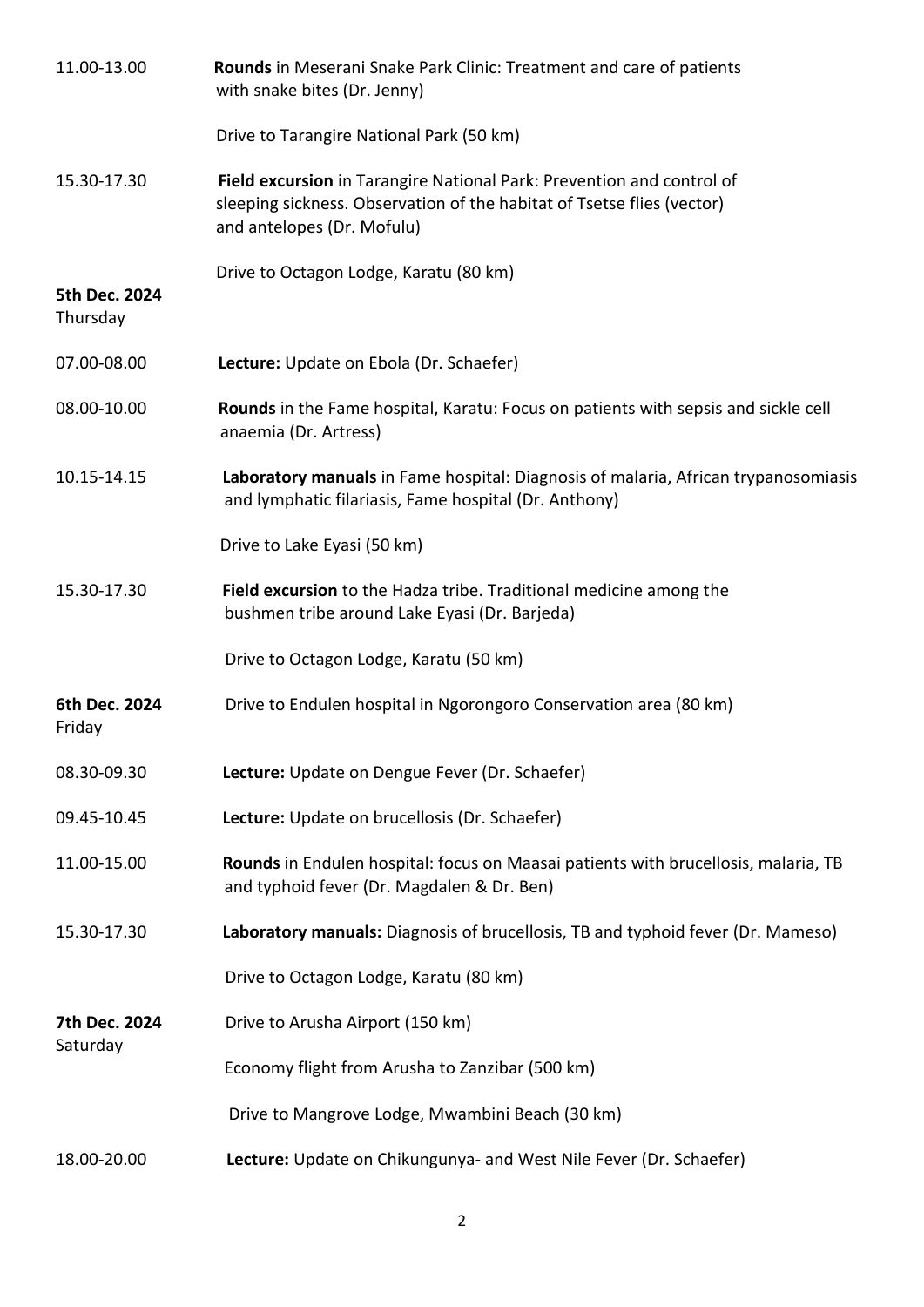| 8th Dec. 2024<br>Sunday   |                                                                                                                                                                                                                                 |
|---------------------------|---------------------------------------------------------------------------------------------------------------------------------------------------------------------------------------------------------------------------------|
| 08.00-09.00               | Lecture: Update on leprosy (Dr. Schaefer)                                                                                                                                                                                       |
| 09.15-10.15               | Lecture: Update on lymphatic filariasis (Dr. Schaefer)                                                                                                                                                                          |
|                           | Drive to Kizimkazi/Dimbani (50 km)                                                                                                                                                                                              |
| 12.00-14.00               | Rounds: in Kizimkazi Health Center: Patients with lymphatic filariasis and leprosy<br>(Dr. Fatma & Dr. Saada)                                                                                                                   |
|                           | Drive to Jambiani Beach (15 km)                                                                                                                                                                                                 |
| 15.00-16.00               | Field excursion: bed-net study. Control of malaria in Jambiani district. (Dr. Yako)                                                                                                                                             |
| 9th Dec. 2024<br>Monday   | Drive to Mangrove Lodge, Mwambini Beach (60 km)                                                                                                                                                                                 |
| 09.00-10.00               | Lecture: Update on schistosomiasis (Dr. Schaefer)                                                                                                                                                                               |
| 10.15-11.15               | Lecture: Prevention and control of schistosomiasis in Zanzibar (Dr. Simba)                                                                                                                                                      |
|                           | Drive to Kinyasini (40 km)                                                                                                                                                                                                      |
| 13.00-15.00               | Field excursion: Schistosomiasis transmission site and visit to a school in Kinyasini<br>(Dr. Simba and Dr. Ali)                                                                                                                |
|                           | Drive to Stone Town (50 km)                                                                                                                                                                                                     |
| 16.00-18.00               | Laboratory manuals: Diagnosis of schistosomiasis in the prevention and control<br>center, Stone Town (Dr. Ali)                                                                                                                  |
| 10th Dec. 2024<br>Tuesday | Drive to Mangrove Lodge (10 km)                                                                                                                                                                                                 |
| 08.00-09.00               | Lecture: Update on cholera in Africa (Dr. Schaefer)                                                                                                                                                                             |
|                           | Drive to Global Health Hospital, Stone Town (10 km)                                                                                                                                                                             |
| 10.00-15.00               | Rounds on the paediatric ward in Global Health Hospital. Participants take the<br>history and examine patients with tropical infectious diseases. Diagnosis and<br>treatment is discussed with the doctor in charge (Dr. Sanga) |
|                           | Drive to Mangrove Lodge (10 km)                                                                                                                                                                                                 |
| 11th Dec. 2024            | Drive to the Jozani Forest Reserve (60 km)                                                                                                                                                                                      |